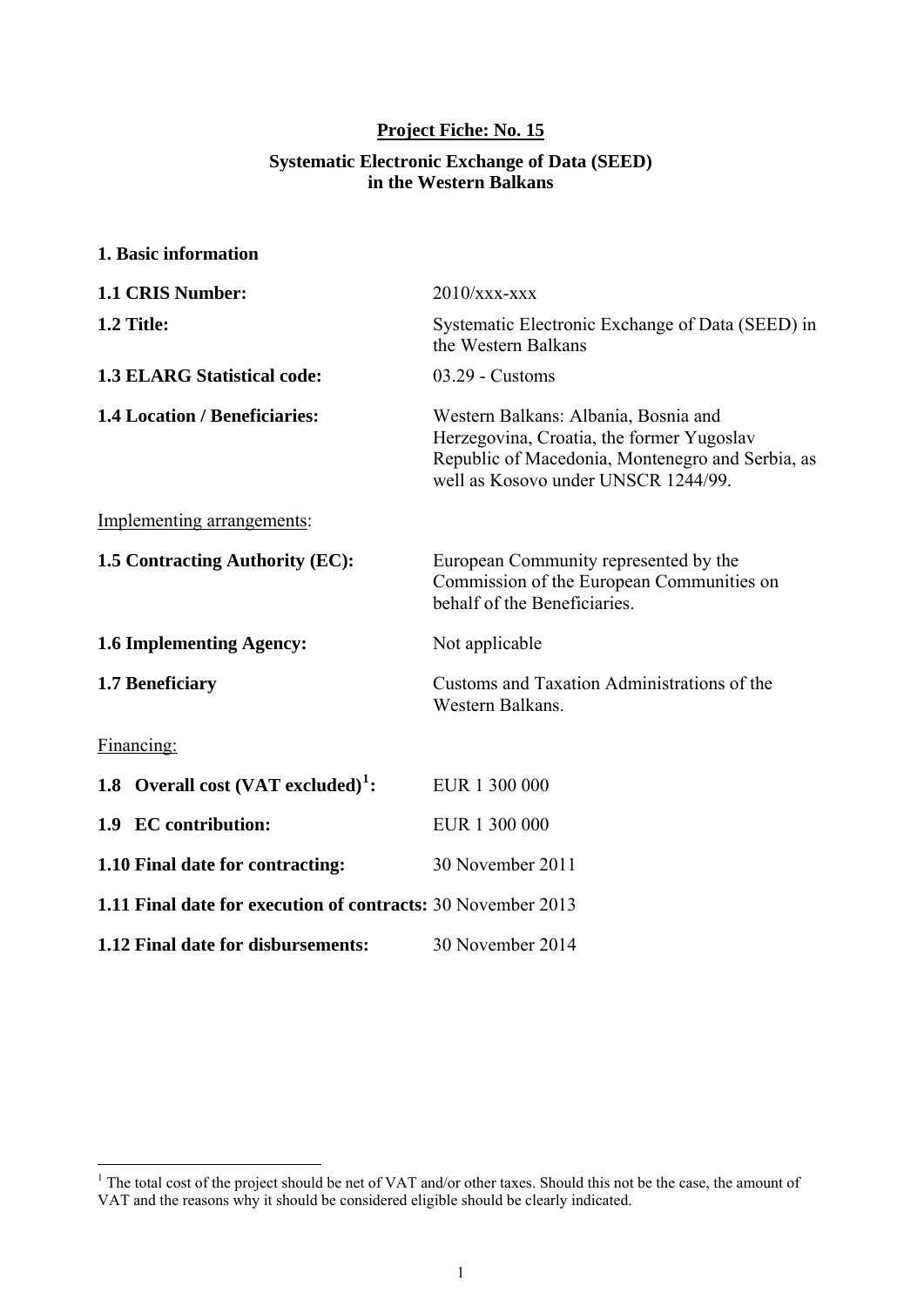### **2. Overall Objective and Project Purpose**

### **2.1 Overall Objective**

The overall objective is to increase the administrative capacity of the Beneficiaries in the field of efficient electronic data exchange for customs procedures and to improve the system for electronic data exchange and automatic matching.

### **2.2 Project purpose**

This project is designed to build capacity of beneficiaries' customs administration by implementing a systematic solution for a common concept or regional standard in the exchange of customs data between Beneficiaries. At the same time, it will set a standard for structured data exchange with other interested parties (e.g. other state agencies and institutions, participants in the customs procedure as well as between individual departments or divisions) and initiatives (e.g. е-TIR, RacWeb, etc.).

## **2.3 Link with AP/NPAA/EP/SAA[2](#page-1-0)**

This project directly supports the priorities in Customs and Taxation mentioned in the European Partnership / Accession Partnership with the Beneficiaries, which are also reflected in the National Programme for the Adoption of the *acquis communautaire* or the National Action Plan adopted by each Beneficiary (see Annex IV).

## **2.4 Link with MIPD**

The IPA Multi-beneficiary Multi Annual Indicative Planning Document (MIPD)  $2009-2011^3$  $2009-2011^3$ , in particular section 2.3.3.6, underlines that a coordinated horizontal and specialised support is required to ensure that the technical and functional solutions adopted by the beneficiaries are in line with EU requirements. The expected result to be achieved within the framework of regional cooperation supported through Multi-Beneficiary IPA is the development of systems and documentation compliant with accession requirements.

## **3. Description of project**

### **3.1 Background and justification**

The establishment of well-functioning Customs and Tax administrations in the Western Balkans is critical to facilitating legitimate trade, combating illegal trade, protecting future EU external borders, as well as ensuring the collection of taxes and customs duties. The establishment of well-functioning Customs and Tax administrations is also crucial from the perspective of future EU membership.

Prior to the SEMS<sup>[4](#page-1-2)</sup> project, the Customs Administration of Serbia had already initiated a paper (hard copy) data exchange with certain neighbouring Customs Administrations, namely Bulgaria,

 $\frac{1}{2}$  AP = Accession Partnership; NPAA = National Programme for the Adoption of the *acquis* (Candidate Countries); National Action Plan (Potential Candidates); EP= European Partnership; SAA = Stabilisation and Association Agreement

COM(2009) 4518

<span id="page-1-2"></span><span id="page-1-1"></span><span id="page-1-0"></span><sup>4</sup> South-east European Messaging System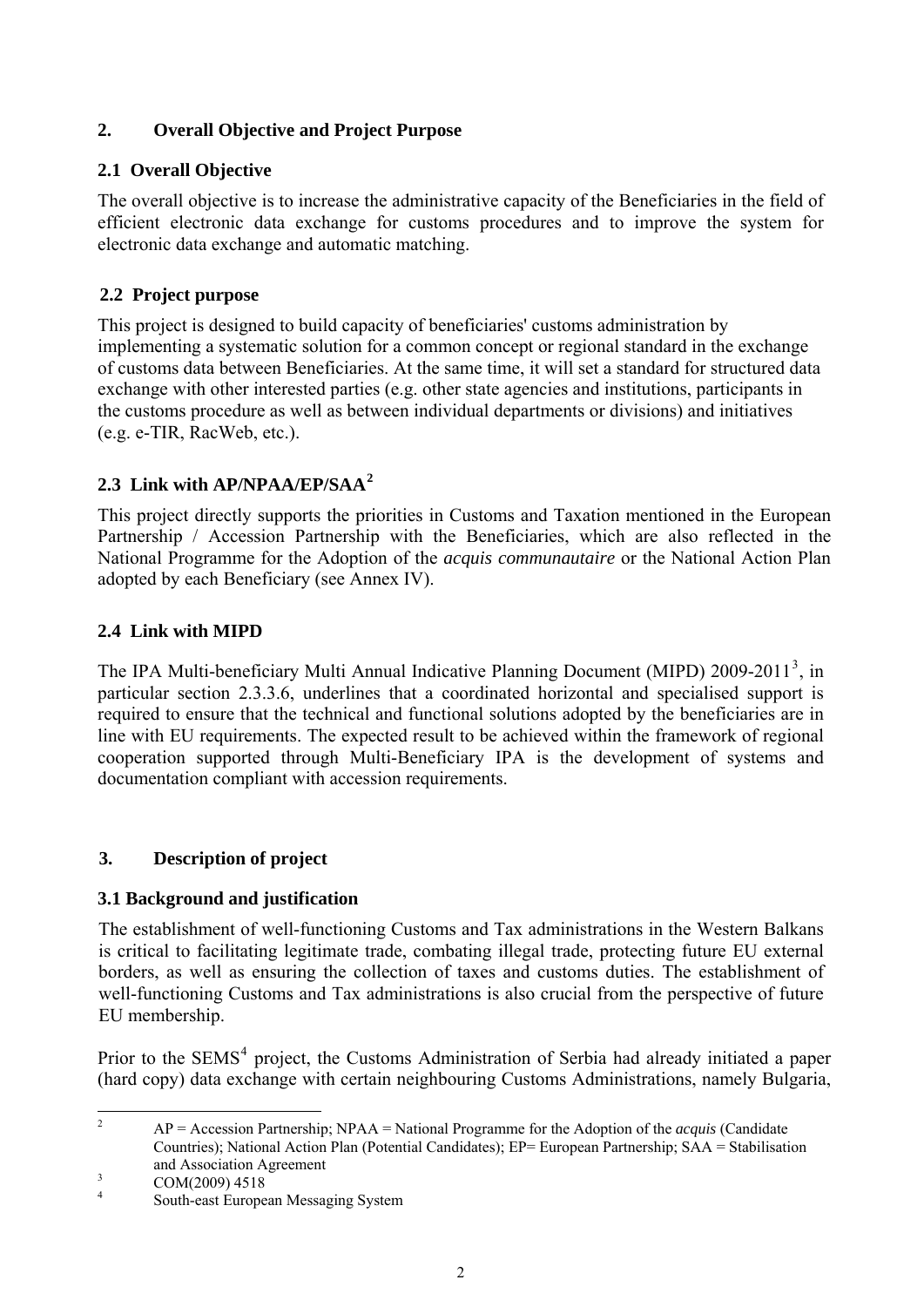Bosnia and Herzegovina, Montenegro and the former Yugoslav Republic of Macedonia using the so-called Customs Information Lists (CIL). The legal basis established for the exchange of paper CIL documents has been used for the facilitation of SEMS/SEED (electronic data exchange) pilot exercises between Serbia and Bosnia and Herzegovina and between Kosovo and the former Yugoslav Republic of Macedonia.

The biggest limitation to the success of a data exchange system has been the manual matching of papers by the Heads of Customs Posts on either side of an international border. It is timeconsuming and unreliable so the system for electronic data exchange and automatic matching should be improved. Customs Administrations in the region introduced bilateral electronic data exchange initiatives but these failed because of the lack of synchronisation and harmonisation of actions/initiatives/projects at regional level.

The situation changed when the  $TACTA<sup>5</sup>$  $TACTA<sup>5</sup>$  $TACTA<sup>5</sup>$  and the SEMS projects started in 2008. The overall objective of the SEMS project $<sup>6</sup>$  $<sup>6</sup>$  $<sup>6</sup>$  was to continue support to the administrative capacity of the</sup> Beneficiaries already provided by the  $CAFAO<sup>7</sup>$  $CAFAO<sup>7</sup>$  $CAFAO<sup>7</sup>$  and TACTA programmes in the exchange of information with other regional Law Enforcement Agencies. The SEMS project had two main purposes, namely:

- The continuation of support services for the implementation of  $SEMS/DREWS<sup>8</sup>$  $SEMS/DREWS<sup>8</sup>$  $SEMS/DREWS<sup>8</sup>$  in the Western Balkan region, and
- The implementation of the SEMS systems as regional standards for the exchange of encrypted pre-arrival information in "real-time".

During the implementation of SEMS, a new concept (SEED) was developed which greatly improve the electronic exchange of information in the Western Balkan region which brought about an increase in the collection of Customs duties as well as improvements in the fight against counterfeiting, money laundering and illicit trafficking. The continuation of the SEED project requires additional technical assistance for approximately a further two years.

SEED-related activities were introduced into the work-plan of the IPA 2007 Regional IBM project<sup>[9](#page-2-4)</sup>. The project was granted to a consortium led by the International Organisation for Migration (IOM) which included the Italian Customs Agency (Agenzia delle Dogane). This agency undertook the Customs component of the IBM project. About 60 man-days were dedicated to the improvement of the automated data processing systems of the Beneficiaries specifically on keeping the achievements at the current level and efforts on starting the operational exchange of data at the  $3<sup>rd</sup>$  Pilot Action. In addition, sharing of data with other "border agencies" would be prepared.

SEMS project outputs are as follows:

(1) Design of the SEED system:

- User requirements document
- Functional specification document

<span id="page-2-0"></span> $\frac{1}{5}$ <sup>5</sup><br>"Technical Assistance to Customs and Tax Administrations" (CRIS 147596 and 201944)<br>""Implementation and Maintenance of the South East European Messaging System" (CBIS

 <sup>&</sup>quot;Implementation and Maintenance of the South East European Messaging System" (CRIS 154684)

<span id="page-2-2"></span><span id="page-2-1"></span><sup>7</sup> <sup>7</sup> "Customs And Fiscal Assistance Office" (CRIS 141688, 141696, 141698, 141748)

<span id="page-2-3"></span>Danube River Early Warning System

<span id="page-2-4"></span><sup>9</sup> "Strengthening Integrated Border Management (IBM) in the Western Balkans and Turkey" (CRIS 208777)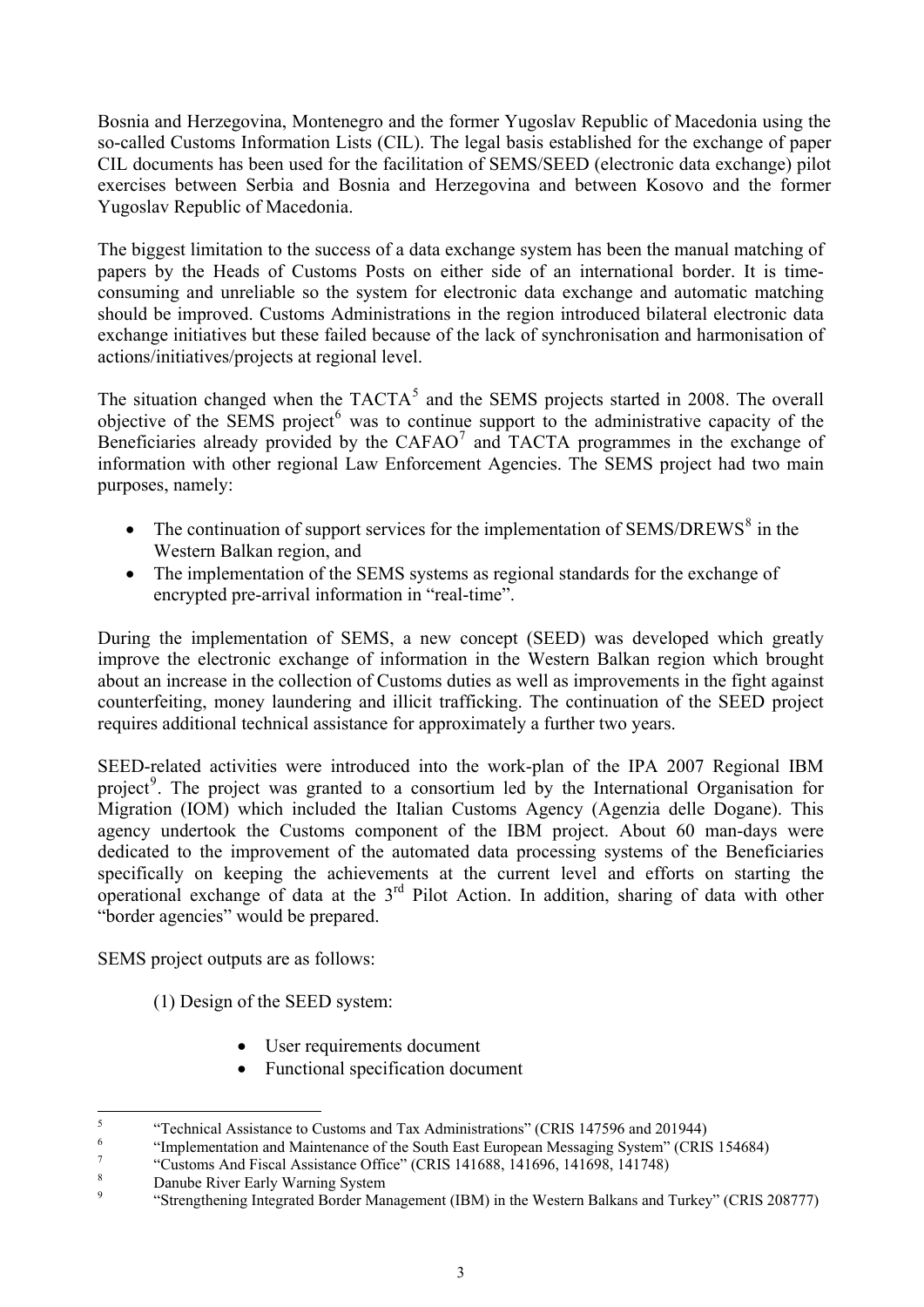The documents describe the functions and characteristics of the system when fully implemented. They take into account the functional requirements set by the European Commission in the Pan-European system design (such as NCTS).

(2) Implementation of three bilateral "SEED pilot systems" for electronic data exchange:

- Pilot no. 1: Customs Administration of Macedonia UNMIK Customs,
- Pilot no. 2: Indirect Taxation Authority of Bosnia and Herzegovina Customs Administration of Serbia, and
- Pilot no. 3: Customs Administration of Albania Montenegrin Customs Administration,

These pilot projects have established a framework for the further development of a common technological platform to connect the Beneficiary Administrations' heterogeneous information systems based on different platforms and different technologies. The current version of the SEED system contains basic functionalities and requires significant improvements as described in the project design documentation.

This project proposal is a continuation of the activities and requires an increase of functions of the pilot projects up to full implementation, as described in the SEED "User requirements" document. The project should also provide individual support to the Beneficiaries in raising the National Customs Information Systems to a proper level.

By implementing this project, Beneficiaries will be one step closer to fulfilling European Commission requirements regarding the preparation of the procedures and the functionality of National Customs Information Systems for EU accession as well as membership of the Common Transit Convention.

The following significant short-term results will emerge:

- "Risk assessment on pre-arrival data": risk analysis and other analytical activities using the information sent by the neighbouring administration, when the customs document is generated in the neighbour customs information system, received in "real time", at least several hours before the goods arrival.
- "Matching of Customs Information Lists": automatic comparison of sets of data from the customs documents at the Customs office of exit with the data declared at the Customs office of entry (two neighbouring Customs offices on either side of the border).

### **3.2 Assessment of project impact, catalytic effect, sustainability and cross-border impact**

Past European Community assistance in Customs and Taxation to former candidate countries, now Member States, has made a significant contribution to achieving their compliance with EU legislation as well as implementing the necessary administrative structures and IT systems to be interconnected with EU systems for the exchange of Customs and Taxation information.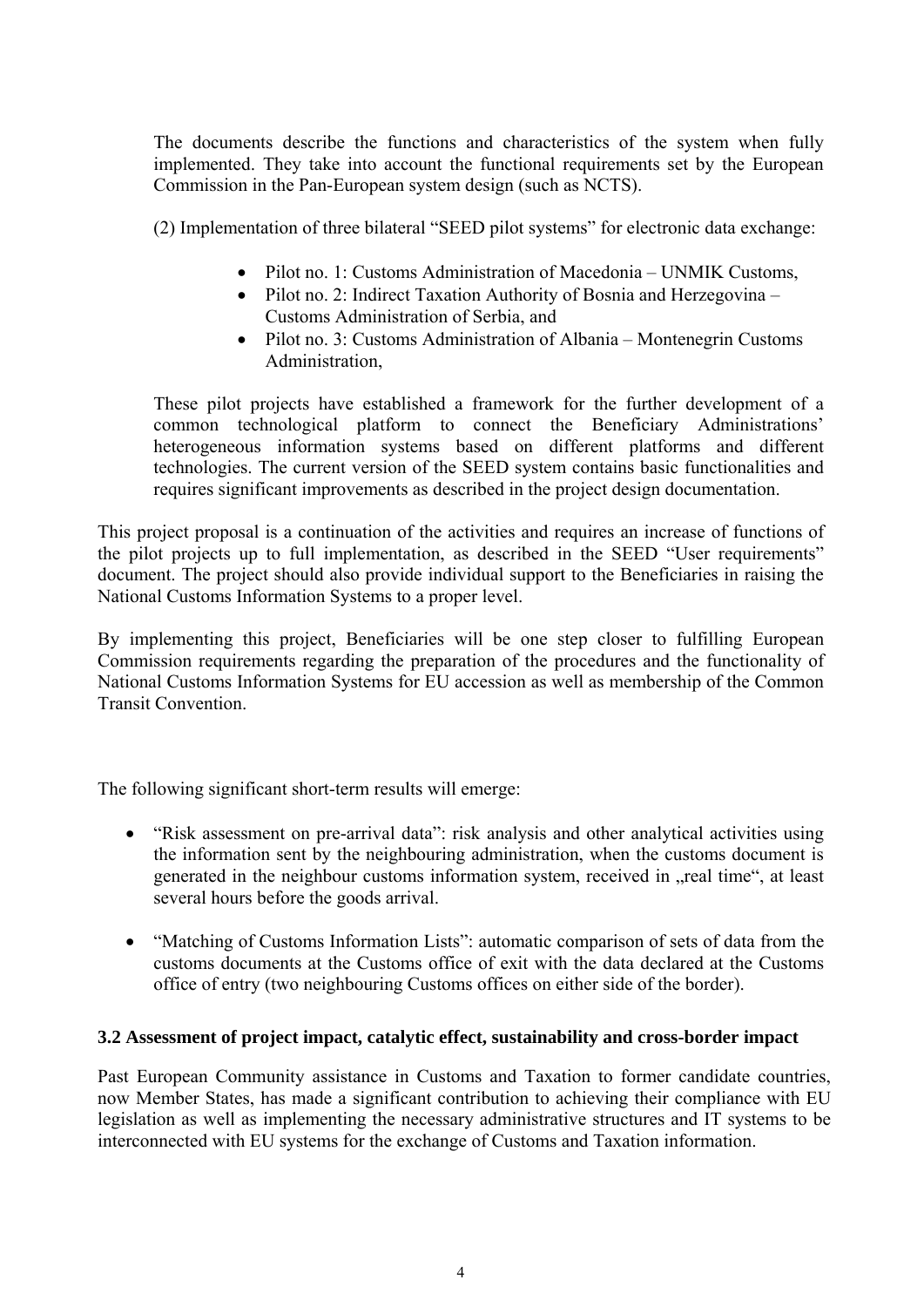Beneficiaries have made some progress in aligning their Customs and Taxation procedures with EU requirements. Assistance of the same type as given in the past will be instrumental in assisting Candidate Countries and Potential Candidates in their preparations towards EU accession.

Long-term sustainability will be increased through training activities and help in updating the strategic plans expected to be performed by the contractor. The project will also help to identify challenges that are common to several administrations and/or to the region that may be addressed through future specific Multi-beneficiary projects.

## **3.3 Results and measurable indicators**

*Specific objectives***:** implementation of the procedures and technical realisation of the data exchange information system (regional standard) within the Customs Administrations of the Western Balkans $^{10}$  $^{10}$  $^{10}$ ).

Achievement of the specific objectives will contribute to:

- Improvement of the fight against customs offences/fraud,
- Facilitation of the legitimate trade,
- Improvement of the regional cooperation,
- Progress of all Beneficiary Administrations towards meeting European standards.

Improving the fight against Customs offences/fraud:

- Data exchange between two neighbouring Customs Administrations will improve the prevention of swapping of customs documents between two neighbouring Border Crossing Points (BCPs) in order to avoid payment or to reduce the amount of customs duties.
- Verification of exit/entry will preclude the fake exit of goods.
- Automated data comparison will help decrease the impact that customs officers have on customs procedures at BCPs, which will in turn reduce the potential for corruption.

Facilitation of legitimate trade:

- Automated data comparisons with positive results will contribute to facilitation of Customs formalities at BCPs.
- Risk analysis using the information received several hours before the arrival of goods will surely help in raising the efficiency of the customs procedures at BCPs.

Improving regional cooperation:

- Implementation of the system will improve the trans-border cooperation and facilitate the harmonisation and modernisation of procedures on both sides of the border,
- Improving the data exchange between state agencies on the same side of the border, as well as the trans-border cooperation, can play an important role in promoting the "Integrated Border Management" concept.
- After the exchange of information system is fully implemented and the coordinator is withdrawn, Beneficiary Administrations will continue with intensive cooperation through data exchange which will enable the sustainability of the solution.

<span id="page-4-0"></span> $10$ 

According to "Customs Blueprints" Key Indicator: "IT systems are in place allowing exchange of information between customs, other customs administrations and all the relevant authorities" page 41, Chapter: Customs Cooperation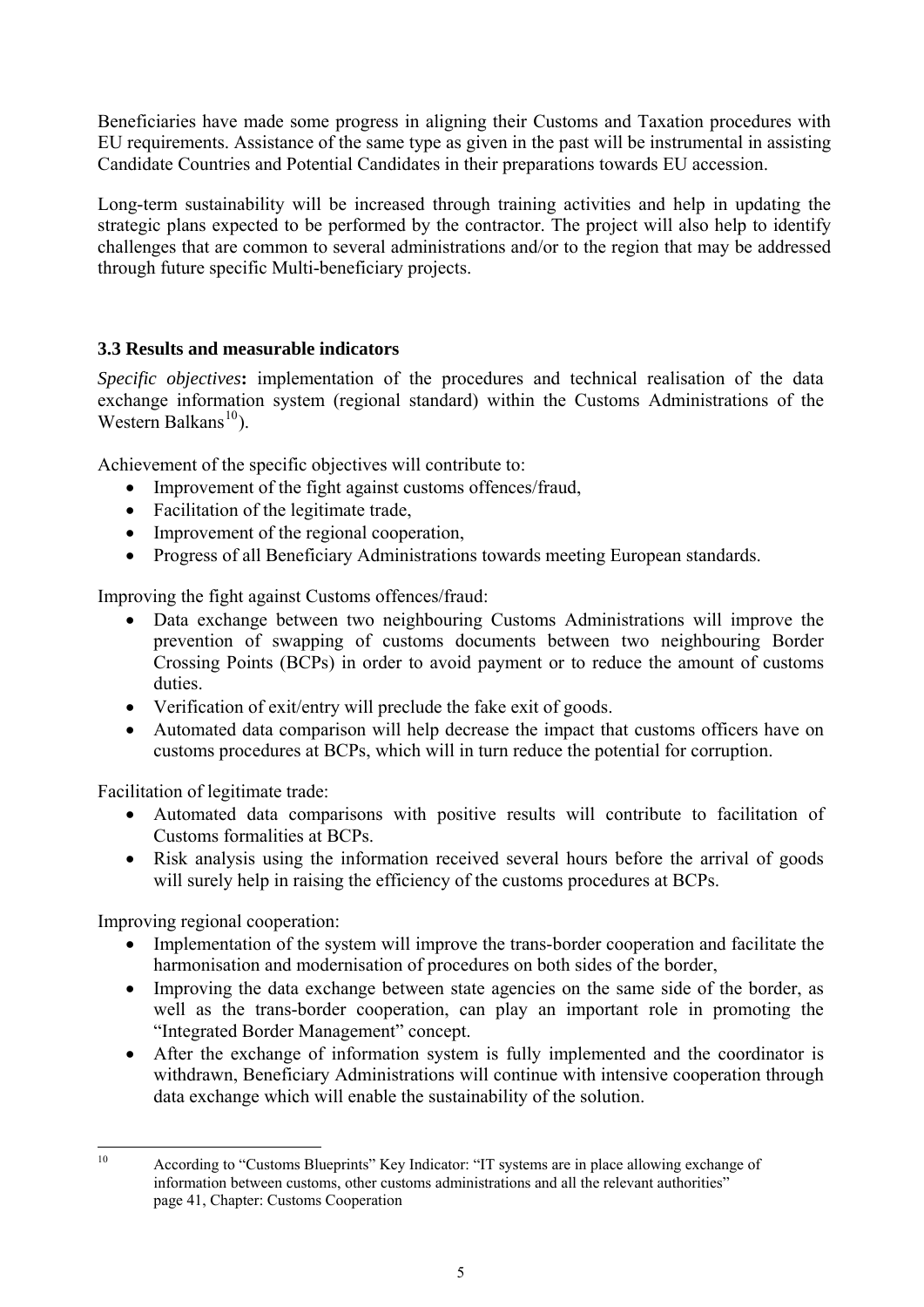Advancement of all Beneficiary Administrations towards European Integration:

• Implementation of the exchange of information system represents an excellent exercise for the Beneficiary Administrations in their preparations for challenges represented by Interconnectivity and Interoperability with European Commission systems (NCTS, ECS, ICS, etc.).

## **3.4 Activities**

Implementation will include technical assistance to the Beneficiaries for the realisation of project activities and the provision of consultancy services for the procurement of necessary equipment and software licences needed for the SEED applications to operate. (The funding and procurement of the equipment will be under the responsibility of the Beneficiary Administrations or other potential donor assistance).

Technical assistance will focus on the coordination of activities between Beneficiaries, providing technical assistance: programming, project design and consulting, as well as drafting operational guidelines and training of users. Technical assistance will also include the support during changes of specific procedures at the customs posts of entry/exit (implementation and use of a device generating and reading CIL numbers, etc.).

Assistance in procurement procedures will be focused on providing technical expertise and consultancy for procuring server hardware, software licences, as well as peripheral devices so that the system might work.

In addition, number of multi-beneficiary (regional) events will be organised: workshops/ seminars/exercises/forums, where main aspects of the project implementation will be evaluated and guidelines/recommendations for joint/common, as well as, country specific activities will be provided.

### **3.5 Conditionality and sequencing**

Not applicable

### **3.6 Linked activities**

Regional / Multi-beneficiary

- CARDS 2005: Implementation and Maintenance of the South-East European Messaging System  $(SEMS)^{11}$  $(SEMS)^{11}$  $(SEMS)^{11}$
- IPA 2007: Technical Assistance to Customs and Taxation Administrations (TACTA)<sup>[12](#page-5-1)</sup>
- IPA 2009: Customs & Fiscal Blueprints<sup>[13](#page-5-2)</sup>:

### Albania:

- IPA 2007: Taxation: IT advice and training with Twinning; IT equipment;
- IPA 2008: Customs: Support to the alignment of customs procedures; Logistic support National budget: installation of Asycuda World;

<span id="page-5-0"></span> $11$  $11$  Not Croatia

<span id="page-5-1"></span><sup>&</sup>lt;sup>12</sup> Not Croatia or the former Yugoslav Republic of Macedonia

<span id="page-5-2"></span>Also Turkey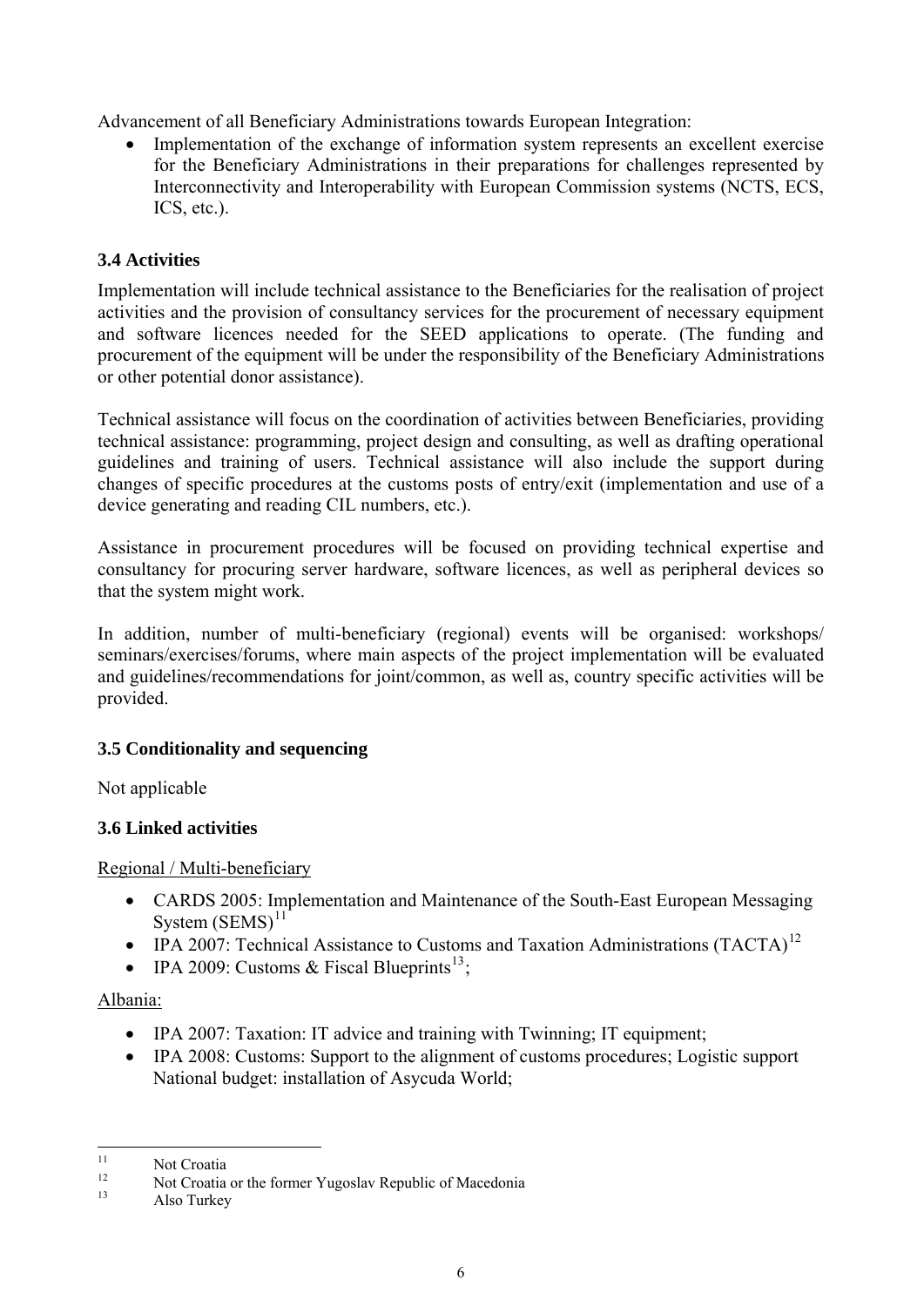### Bosnia and Herzegovina:

• IPA 2008: Integrated Border Management, including support alignment of ITA to *acquis communautaire;*

## The former Yugoslav Republic of Macedonia:

- IPA 2007: Customs: Support to the implementation of Customs Reform Strategy;
- IPA 2007: Taxation: Support to Tax Reform;
- IPA 2008: Customs: Interoperability of the Customs Administration's IT system with the EU Customs IT systems;
- IPA 2009: Customs: Strengthening the capacity of the Customs Administration;

## Kosovo:

- IPA 2008: Customs: IT enabling and support:
- IPA 2008: Taxation: Support the improvement of IT structure in the Tax Administration and assess the compatibility with the EU requirements and standards;
- IPA 2009: Improving the IT system in the Tax Administration in Kosovo in compliance with EU requirements and standards;

## Montenegro:

- IPA 2007: Taxation: Improving capacities for better efficiency and functionality of the Tax Administration work in accordance with European standards;
- IPA 2008: Customs: Technical Assistance to the Customs Administration;

## Serbia:

- IPA 2007: Customs: Implementation of the New Computerised Transit System (NCTS);
- IPA 2008: Customs: Strengthening the capacities of the Serbian Customs Enforcement Division in line with EU best practice;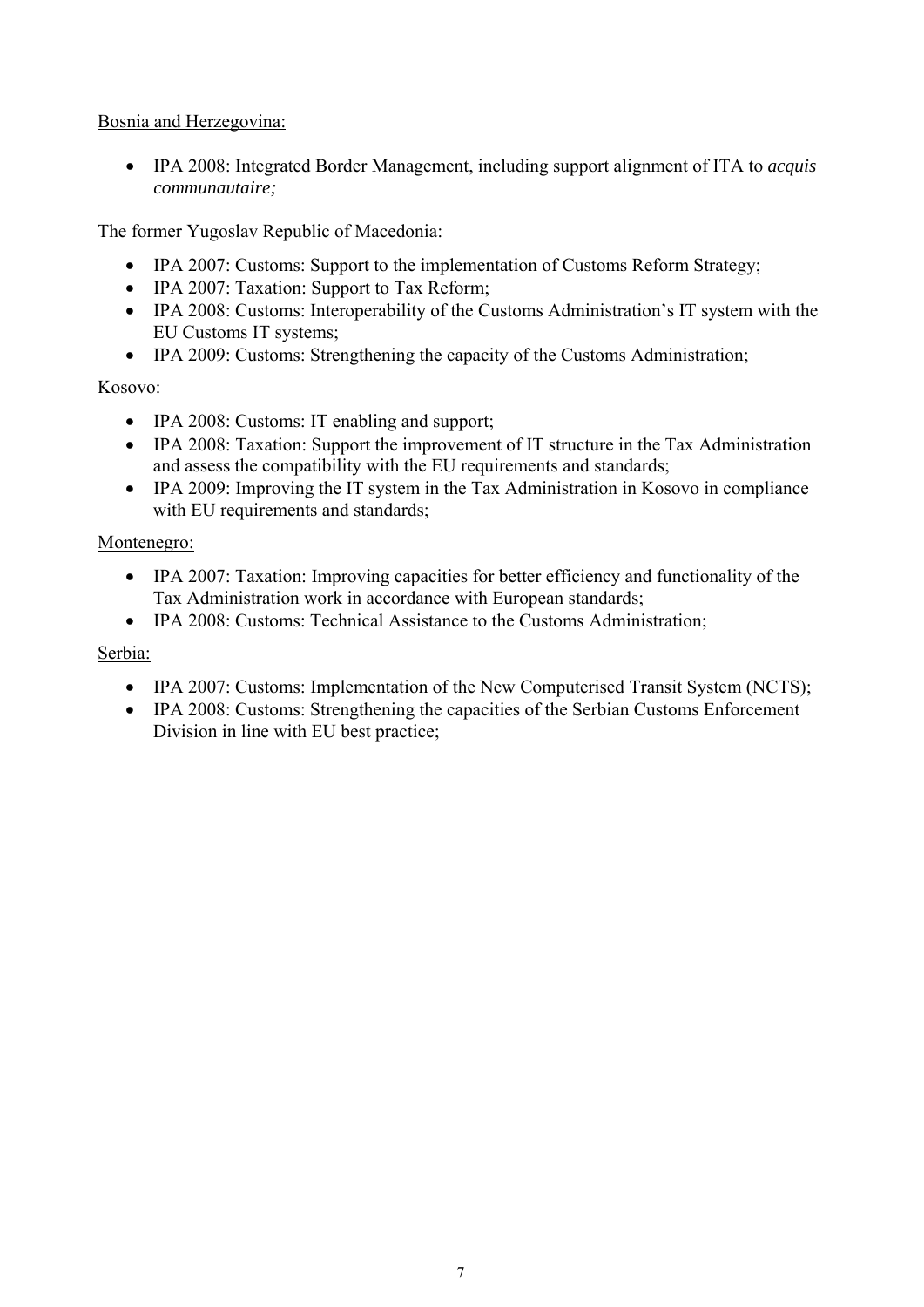## **4. Indicative Budget (amounts in EUR)**

|                      |                 |                   |                                 | <b>SOURCES OF FUNDING</b> |                                                                      |                          |                          |                       |                                  |                                       |                          |                          |
|----------------------|-----------------|-------------------|---------------------------------|---------------------------|----------------------------------------------------------------------|--------------------------|--------------------------|-----------------------|----------------------------------|---------------------------------------|--------------------------|--------------------------|
|                      |                 |                   | <b>TOTAL</b><br>EXP.RE          |                           | <b>IPA COMMUNITY</b><br>NATIONAL CONTRIBUTION<br><b>CONTRIBUTION</b> |                          |                          |                       |                                  | <b>PRIVATE</b><br><b>CONTRIBUTION</b> |                          |                          |
| <b>ACTIVITIES</b>    | $\rm IB$<br>(1) | <b>INV</b><br>(1) | <b>EUR</b><br>$(a)=(b)+(c)+(d)$ | <b>EUR</b><br>(b)         | $\frac{6}{2}$                                                        | Total<br><b>EUR</b>      | $\%$<br>(2)              | Central<br><b>EUR</b> | Regional/<br>Local<br><b>EUR</b> | <b>IFIs</b><br><b>EUR</b>             | <b>EUR</b><br>(d)        | $\frac{9}{6}$ (2)        |
|                      |                 |                   |                                 |                           |                                                                      | $(c)=(x)+(y)+(z)$        |                          | (x)                   | (y)                              | (z)                                   |                          |                          |
| Activity 1           | $\mathbf X$     |                   | 300 000                         | 1 300 000                 | 100                                                                  |                          | $\overline{\phantom{m}}$ |                       |                                  | –                                     |                          |                          |
| contract 1           |                 |                   | 300 000                         | 300 000                   | 100                                                                  |                          | $\overline{\phantom{m}}$ |                       | —                                | —                                     |                          |                          |
| <b>TOTAL IB</b>      |                 |                   | 300 000                         | 300 000                   | 100                                                                  | $\overline{\phantom{m}}$ | $\overline{\phantom{m}}$ | -                     | —                                | $\overline{\phantom{0}}$              | $\overline{\phantom{0}}$ | $\overline{\phantom{0}}$ |
| <b>TOTAL INV</b>     |                 |                   | $\sim$                          | $\sim$                    | $\overline{\phantom{a}}$                                             |                          | $\overline{\phantom{m}}$ |                       | —                                | $\overline{\phantom{0}}$              |                          |                          |
| <b>TOTAL PROJECT</b> |                 |                   | 300 000                         | 1 300 000                 | 100                                                                  | $\overline{\phantom{m}}$ | $\qquad \qquad \qquad$   |                       | $\hspace{0.1mm}-\hspace{0.1mm}$  | $\overline{\phantom{m}}$              |                          |                          |

Amounts net of VAT

(1) In the Activity row use "X" to identify whether IB or INV

(2) Expressed in % of the **Total** Expenditure (column (a))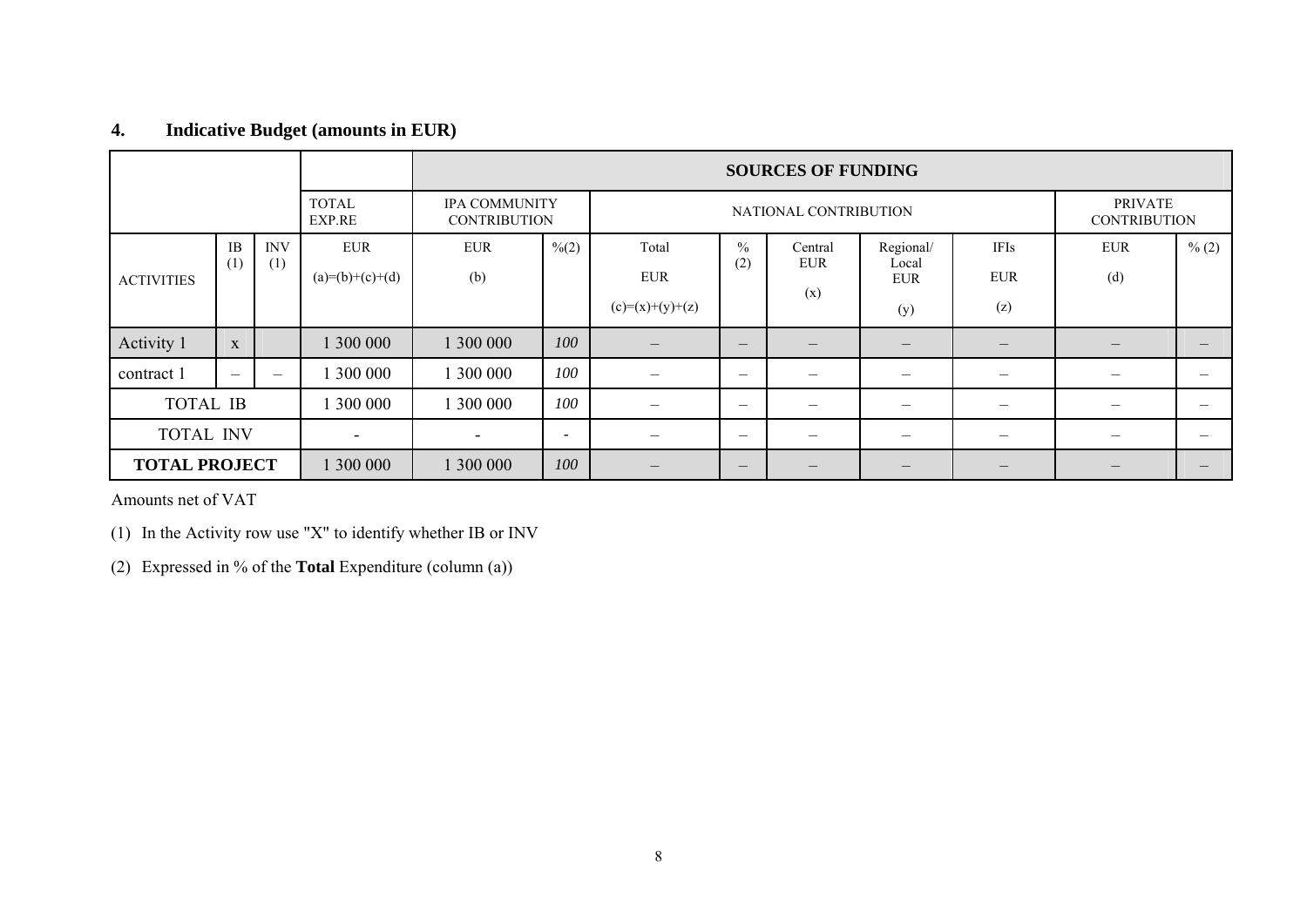| Contracts                       | Start of  | Signature of        | Project    |
|---------------------------------|-----------|---------------------|------------|
|                                 | Tendering | contract            | Completion |
| Contract 1<br>(Grant agreement) |           | Q <sub>2</sub> 2010 | Q2 2012    |

### **5. Indicative Implementation Schedule (periods broken down per quarter)**

### **6. Cross-cutting issues**

### **6.1 Equal Opportunity**

Based on the fundamental principles of promoting equality and combating discrimination, participation in the project will be guaranteed on the basis of equal access regardless of sex, racial or ethnic origin, religion or belief, disability, age or sexual orientation.

#### **6.2 Environment**

This project will respect all the applicable rules on the environmental impact, including those pertaining to recycling/disposal of legacy IT equipment and documentation.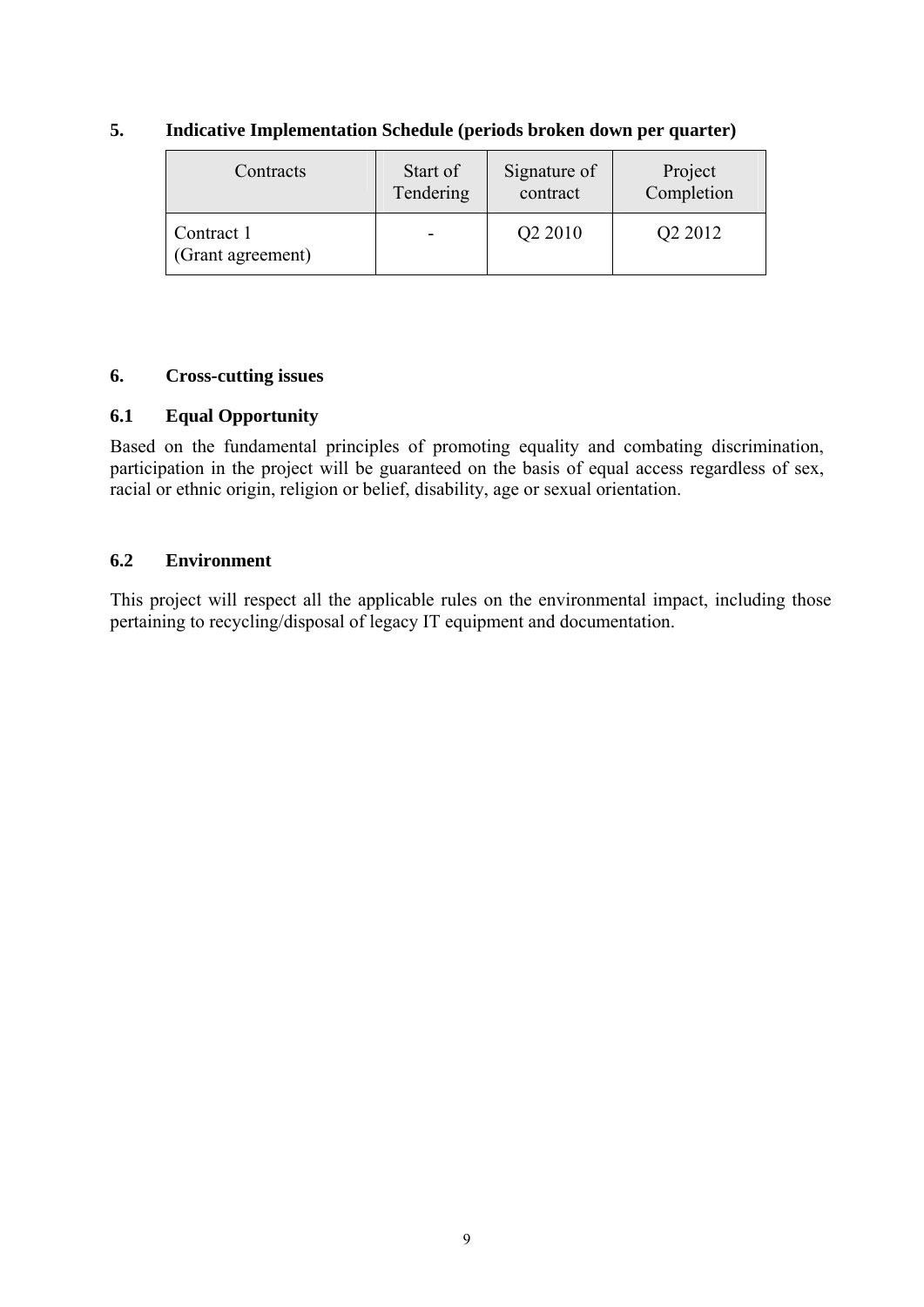## **ANNEXES**

- I. Logical framework matrix in standard format
- II. Amounts (in EUR) contracted and disbursed per quarter over the full duration of project
- III. Description of Institutional Framework
- IV. Reference to laws, regulations and strategic documents:
- V. Details per EC funded contract (where applicable)
- VI. List of Acronyms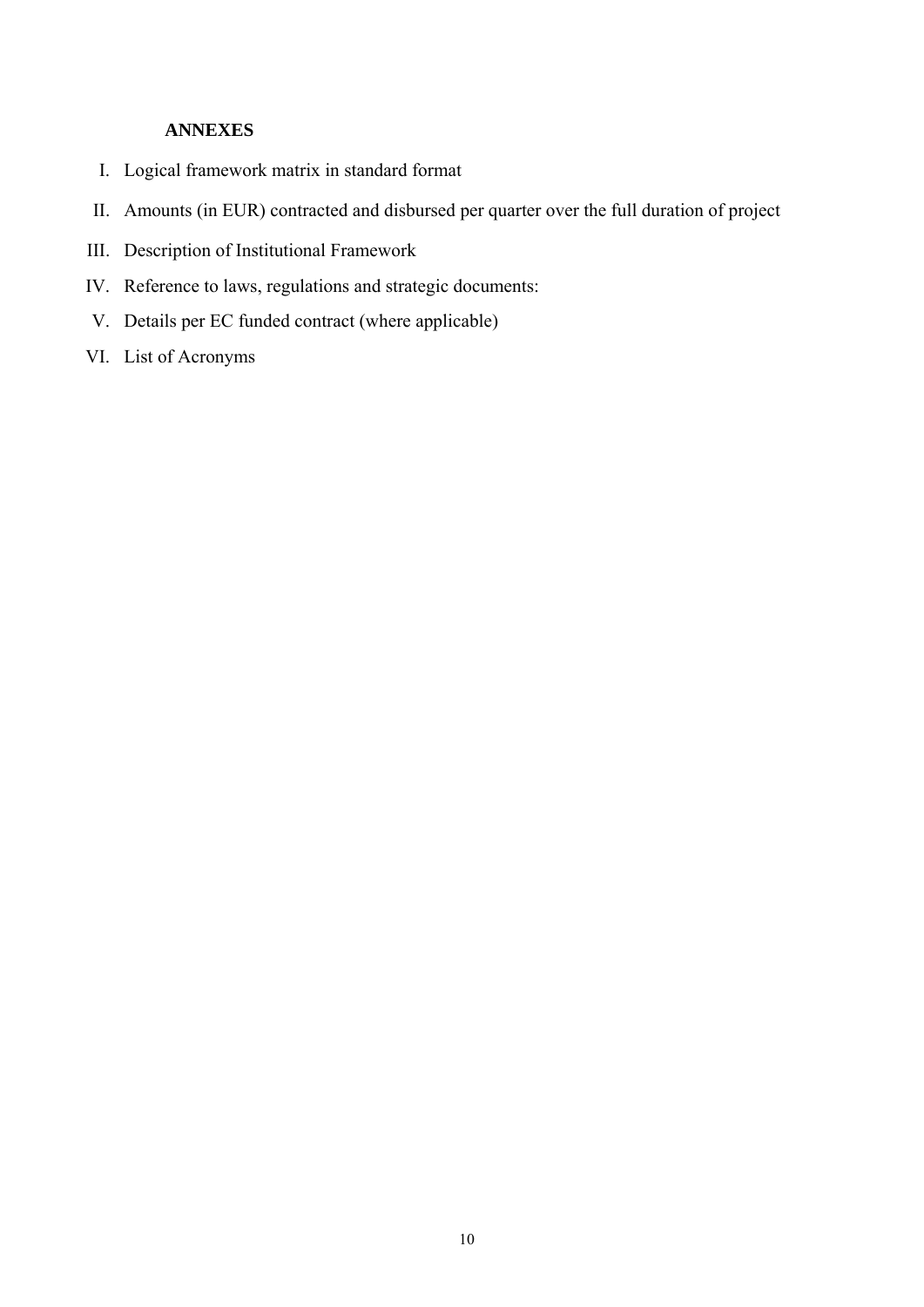### **ANNEX I: Logical framework matrix in standard format Please ensure information provided in the Logframe and Main text are consistent.**

| LOGFRAME PLANNING MATRIX FOR Project Fiche | Programme name and number<br><b>Systematic Electronic Exchange of Data</b><br>(SEED) in the Western Balkans | $2010$ /xxx-xxx                                 |
|--------------------------------------------|-------------------------------------------------------------------------------------------------------------|-------------------------------------------------|
|                                            | Contracting period expires 30 November 2011                                                                 | Disbursement period expires<br>30 November 2014 |
|                                            | Total budget: EUR 1 300 000                                                                                 | IPA budget:<br>EUR 1 300 000                    |

| <b>Overall objective</b>                                                                                                                      | <b>Objectively verifiable</b><br><i>indicators</i>                                                                                                                 | <b>Sources of Verification</b>                   | <b>Assumptions</b>                                                                                                                                                                                                                                                       |
|-----------------------------------------------------------------------------------------------------------------------------------------------|--------------------------------------------------------------------------------------------------------------------------------------------------------------------|--------------------------------------------------|--------------------------------------------------------------------------------------------------------------------------------------------------------------------------------------------------------------------------------------------------------------------------|
| To enhance the administrative capacity of the<br>Beneficiaries in the exchange of information with<br>other regional Law Enforcement Agencies | Implementation of exchange of<br>information system among all the<br>Beneficiary Administrations/<br>Agencies (BAs) applying the<br>exchange of information system | Project reporting<br>Monitoring missions on-site | Cooperation of the BAs in<br>implementing the project activities<br>(including presence at the training)<br>activities)<br>Necessary equipment to be put at the<br>disposal of the exchange of<br>information system<br>BAs willing to buy the necessary IT<br>equipment |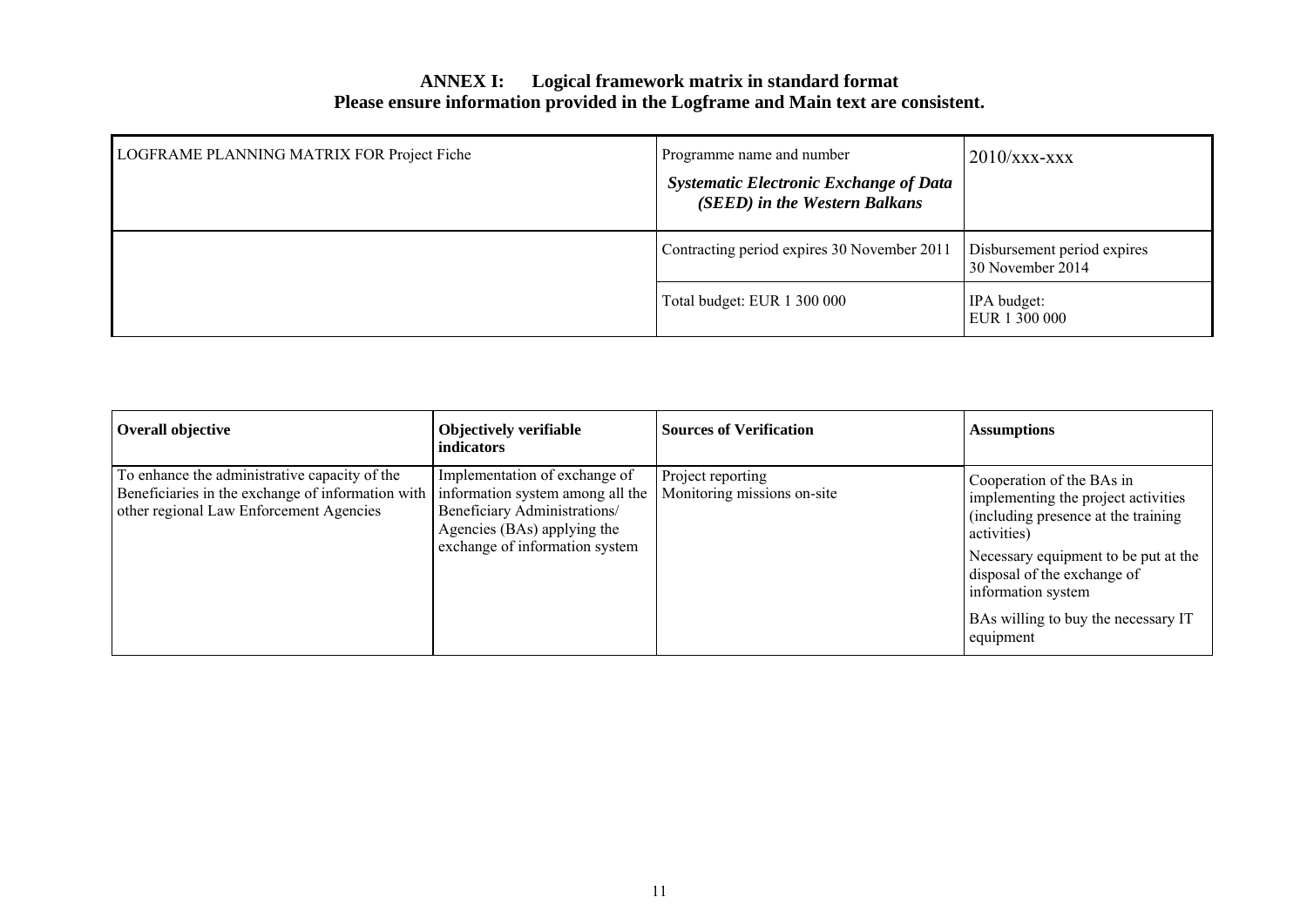| Project purpose                                                                                                                                                                               | <b>Objectively verifiable</b><br>indicators                                                                                                                                                                                               | <b>Sources of Verification</b>                                                                         | <b>Assumptions</b>                                                                                                             |
|-----------------------------------------------------------------------------------------------------------------------------------------------------------------------------------------------|-------------------------------------------------------------------------------------------------------------------------------------------------------------------------------------------------------------------------------------------|--------------------------------------------------------------------------------------------------------|--------------------------------------------------------------------------------------------------------------------------------|
| Continuation of support services for the current<br>exchange of information implementations (pilot                                                                                            | Monitoring / assessment missions<br>performed and reports delivered                                                                                                                                                                       | Project reports<br>DG TAXUD monitoring and/or                                                          | Commitment of national authorities to<br>the reform process                                                                    |
| projects) in the Western Balkans region,                                                                                                                                                      | Implementation of exchange of<br>information system in all the BAs<br>Number of Administrations/<br>Agencies applying the exchange                                                                                                        | assessment reports                                                                                     | Cooperation of the BAs in<br>implementing the project activities<br>(including presence at the training<br>activities)         |
|                                                                                                                                                                                               | of information system                                                                                                                                                                                                                     |                                                                                                        | Necessary equipment to be put at the<br>disposal for the exchange of<br>information                                            |
|                                                                                                                                                                                               |                                                                                                                                                                                                                                           |                                                                                                        | BAs willing to buy the necessary IT<br>equipment                                                                               |
| The ongoing technical assistance and<br>customization of the exchange of information<br>systems as regional standards for the exchange of<br>encrypted pre-arrival information in "real-time" | IT development status assessed<br>on a regular basis (at least every<br>year)<br>Implementation of exchange of<br>information system in all the BAs<br>Number of Administrations/<br>Agencies using the exchange of<br>information system | Project reports<br>DG TAXUD monitoring and/or assessment<br>reports<br>Conference list of participants | Cooperation of the BAs in<br>implementing the project activities<br>(including active participation to<br>regional activities) |
|                                                                                                                                                                                               | Number of Administrations<br>actively participating to the<br>regional initiatives                                                                                                                                                        |                                                                                                        |                                                                                                                                |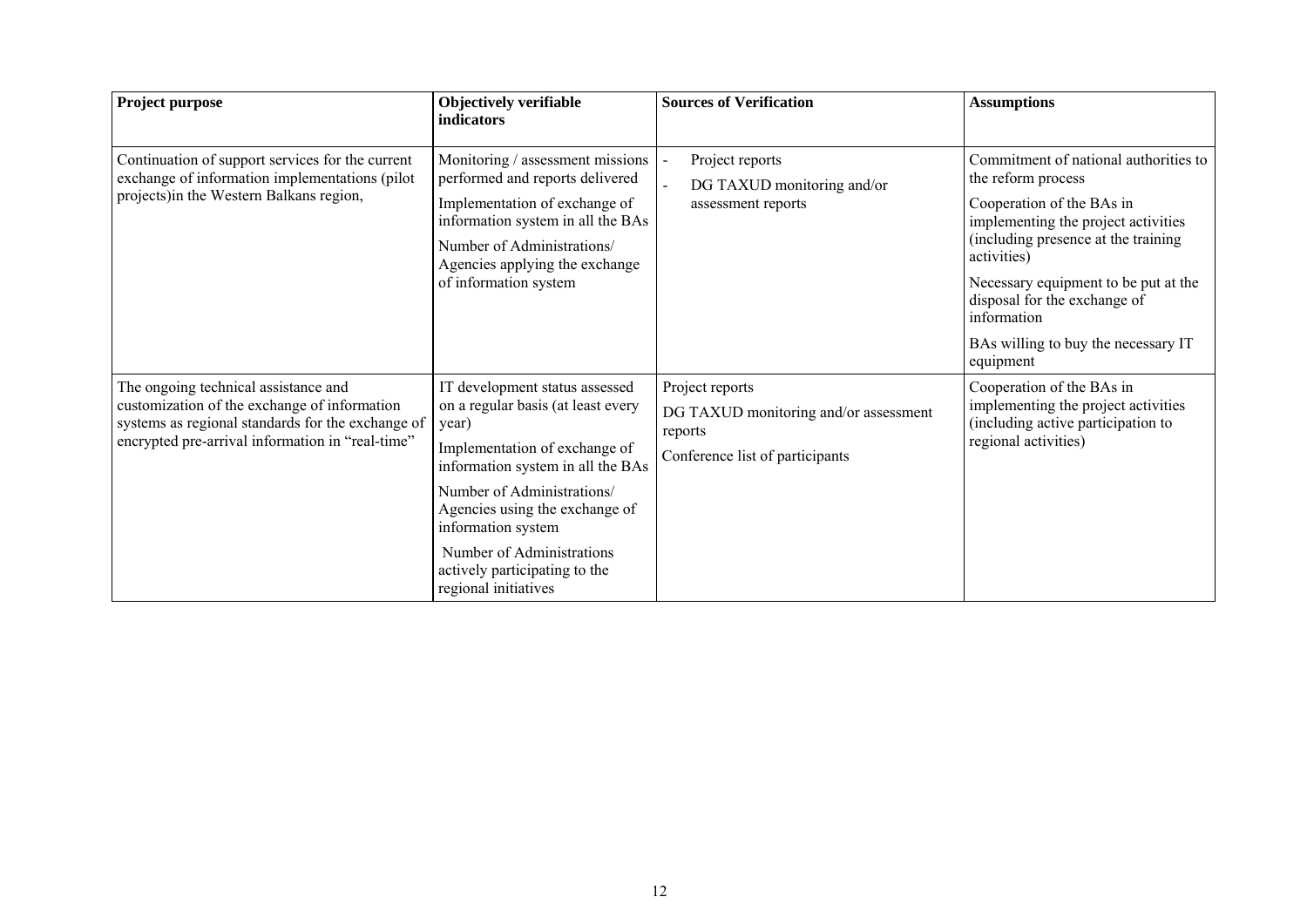| <b>Results</b>                                                                                                                                                                                                                 | <b>Objectively verifiable</b><br>indicators                                                                                                                                                                                                            | <b>Sources of Verification</b>                                                                                                                                                                  | <b>Assumptions</b>                                                                       |
|--------------------------------------------------------------------------------------------------------------------------------------------------------------------------------------------------------------------------------|--------------------------------------------------------------------------------------------------------------------------------------------------------------------------------------------------------------------------------------------------------|-------------------------------------------------------------------------------------------------------------------------------------------------------------------------------------------------|------------------------------------------------------------------------------------------|
| Project Coordination                                                                                                                                                                                                           | Coordination meetings with<br>$\blacksquare$<br>the end-users;<br>Co-ordination between the<br>$\blacksquare$<br>BAs and the development<br>team;<br>Management of the<br>٠<br>implementation;<br>Contacts with external<br>$\blacksquare$<br>parties; | Project reporting:<br>Number of end-users involved in the<br>project<br>Number of BAs actively involved<br>$\blacksquare$<br>Number of external parties involved                                | Cooperation of the BAs and external<br>parties in implementing the project<br>activities |
| <b>Operational Guidelines</b>                                                                                                                                                                                                  | System Analysis and System<br>$\blacksquare$<br>design based on users'<br>requirements;<br>Unit testing, technical testing<br>$\blacksquare$                                                                                                           | Operational Guidelines in place (translated<br>in English and all national languages)                                                                                                           | Cooperation of the BAs in<br>implementing the project activities                         |
|                                                                                                                                                                                                                                | and functional testing;<br>Preparation of User Guides;<br>×                                                                                                                                                                                            |                                                                                                                                                                                                 |                                                                                          |
| Pilot Actions and Training<br>Assistance in the<br>$\blacksquare$<br>implementation/<br>Demonstration of the<br>applications;<br>Training of the end-users in<br>$\blacksquare$<br>the format of train-the-trainer<br>courses; |                                                                                                                                                                                                                                                        | Project reporting:<br>Number of participants trained<br>Number of trainer trained<br>Number of end-users ready to use the<br>system autonomously<br>Number of participants (per country) to the | Cooperation of the BAs in<br>implementing the project activities                         |
|                                                                                                                                                                                                                                | Training of the end-users on<br>'how' to handle the<br>application;                                                                                                                                                                                    | regional conference                                                                                                                                                                             |                                                                                          |
|                                                                                                                                                                                                                                | Advice the end-users on<br>$\blacksquare$<br>technical issues;                                                                                                                                                                                         |                                                                                                                                                                                                 |                                                                                          |
|                                                                                                                                                                                                                                | Technical training for the IT<br>$\blacksquare$<br>staff who should take over<br>the System Development and<br>Maintenance, once the<br>project is in operation;                                                                                       |                                                                                                                                                                                                 |                                                                                          |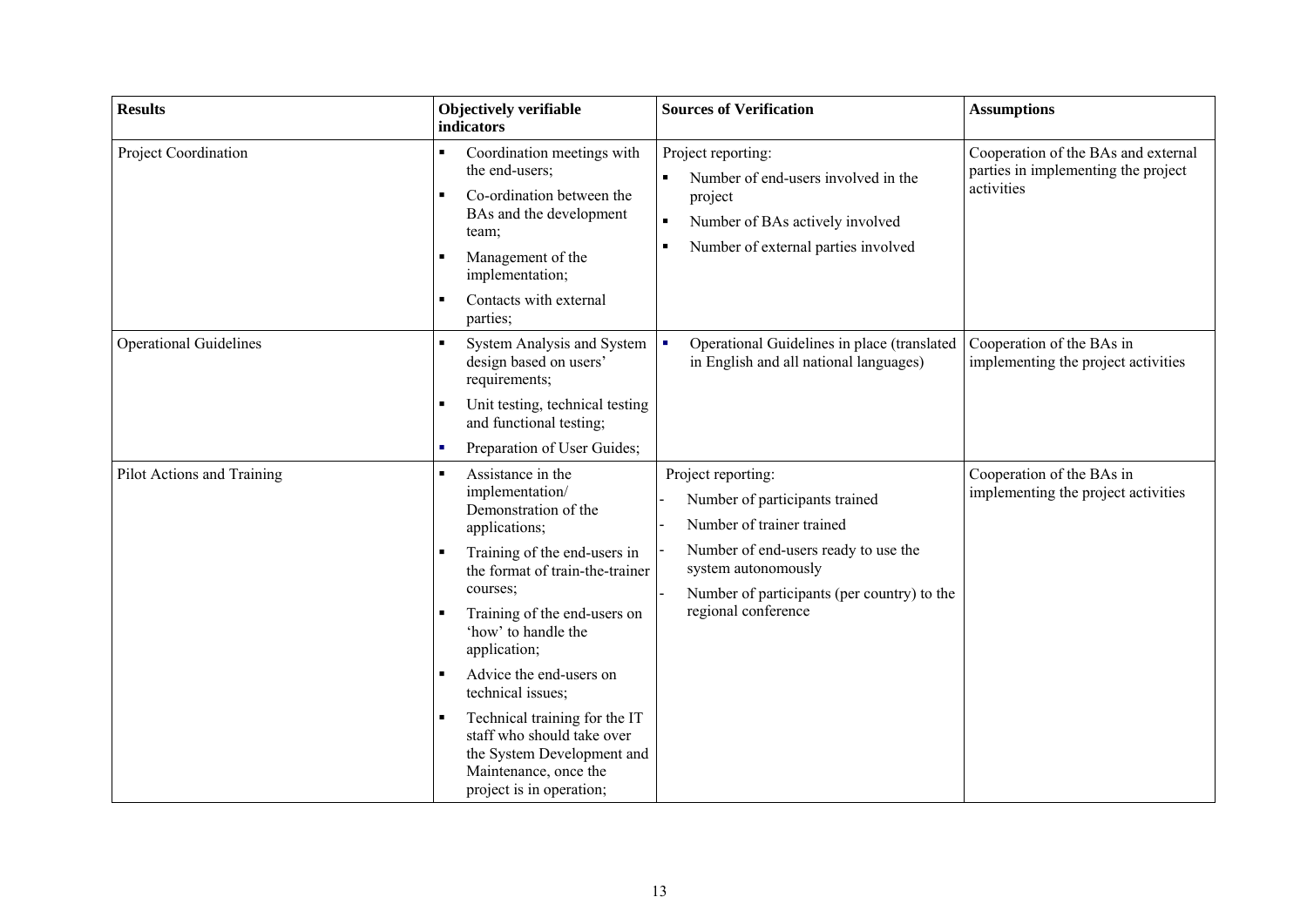|                                  | Expert consultancy on 'how'<br>$\blacksquare$<br>to use the data received by<br>exchange of information<br>applications<br>Organising a Regional<br>$\blacksquare$<br>Conference for promoting<br>the use of the exchange of<br>information systems as<br>regional standard                                                                                                                                                                                                                                                                                                         |                   |                                                                                                                                                                                                                                                                         |
|----------------------------------|-------------------------------------------------------------------------------------------------------------------------------------------------------------------------------------------------------------------------------------------------------------------------------------------------------------------------------------------------------------------------------------------------------------------------------------------------------------------------------------------------------------------------------------------------------------------------------------|-------------------|-------------------------------------------------------------------------------------------------------------------------------------------------------------------------------------------------------------------------------------------------------------------------|
| <b>Technical Assistance</b><br>× | Technical assistance and<br>٠<br>customisation of the<br>exchange of information<br>system including its<br>integration into the<br>Beneficiaries Integrated<br><b>Information Systems</b><br>The necessary environmental<br>$\blacksquare$<br>and technical infrastructure to<br>support the exchange<br>systems, including the<br>software package and<br>necessary hardware required<br>for the application and hosting<br>of central databases, is in<br>place<br>The necessary<br>п<br>telecommunication and IT<br>infrastructures to support the<br>maintenance of the system | Project reporting | Cooperation of the BAs in<br>implementing the project activities<br>(including presence at the training<br>activities)<br>Necessary equipment to be put at the<br>disposal of the exchange of<br>information system<br>BAs willing to buy the necessary IT<br>equipment |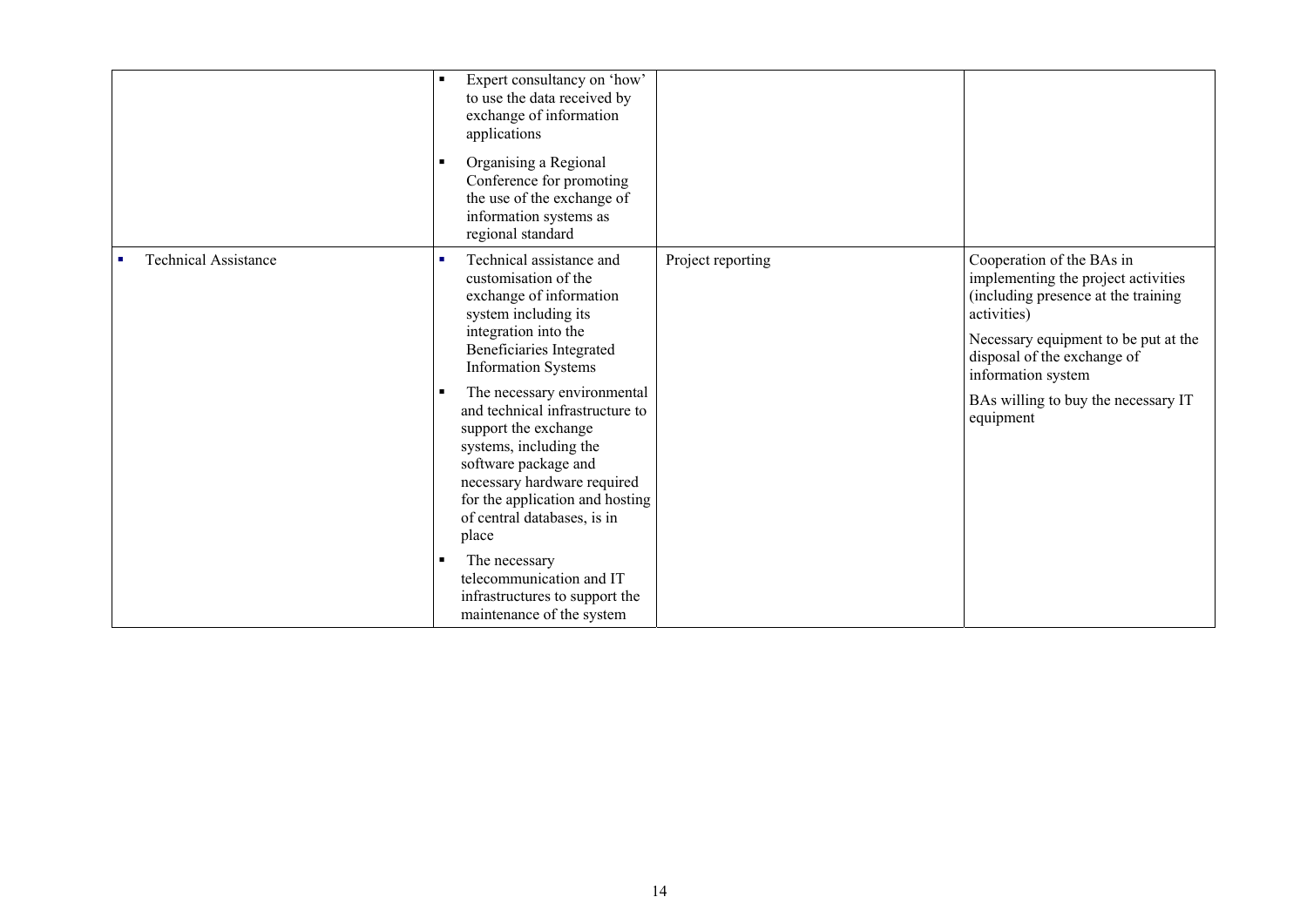| <b>Activities</b>                                                                                                                                                                                                                                   | <b>Means</b>               | <b>Costs</b>  | <b>Assumptions</b>                      |
|-----------------------------------------------------------------------------------------------------------------------------------------------------------------------------------------------------------------------------------------------------|----------------------------|---------------|-----------------------------------------|
| Technical assistance to the Beneficiary<br>Administrations and providing consultancy for                                                                                                                                                            | Grant agreement with ITACA | EUR 1 300 000 | Cooperation of the<br><b>BAs</b>        |
| the procurement of necessary equipment and<br>software licences.                                                                                                                                                                                    |                            |               | BAs willing to buy<br>necessary IT      |
| Coordination of activities between the<br>Beneficiary Administrations; programming,                                                                                                                                                                 |                            |               | equipment                               |
| project design and consulting, drafting<br>operational guidelines and training of users.<br>Support during changes of specific procedures at<br>the customs posts of entry/exit                                                                     |                            |               | BAs willing to<br>participate in events |
| Assistance in procurement procedures: technical<br>expertise and consultancy for procuring server<br>hardware, software licenses, as well as peripheral<br>devices.                                                                                 |                            |               |                                         |
| Organisation of multi-beneficiary (regional)<br>events: workshops/seminars/exercises/forums for<br>evaluation of the project implementation and for<br>providing guidelines/recommendations for<br>joint/common and/or country specific activities. |                            |               |                                         |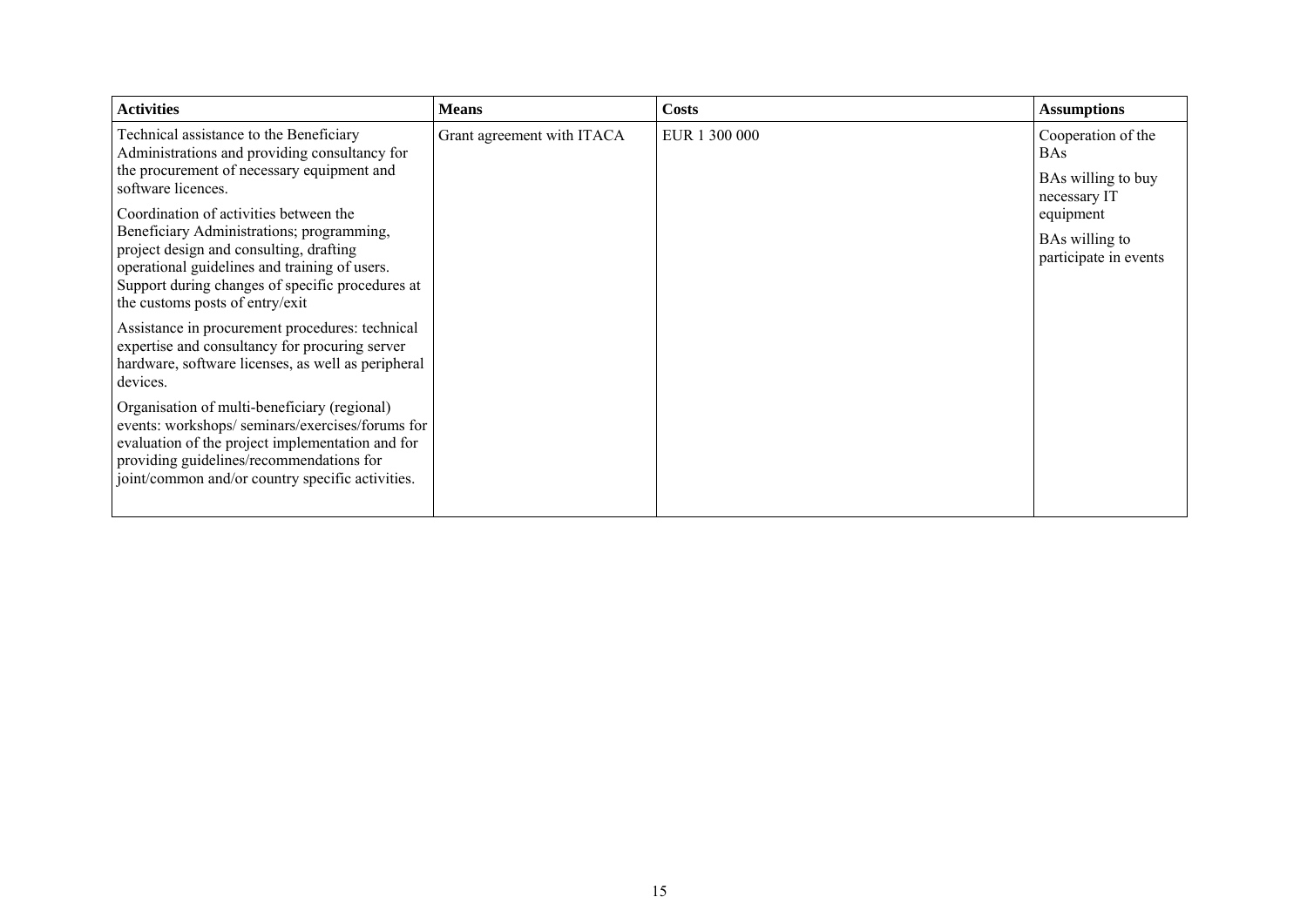| <b>Contracted</b> | Q1 2010        | Q2 2010 | Q3 2010        | <b>Q4 2010</b> | Q1 2011                  | Q22011  | Q3 2011 | Q4 2011 | Q1 2012   Q2 2012 |                     | Q3 2012        |
|-------------------|----------------|---------|----------------|----------------|--------------------------|---------|---------|---------|-------------------|---------------------|----------------|
| Contract 1        | $\blacksquare$ | 300 000 | $\blacksquare$ | $\sim$         | $\overline{\phantom{0}}$ |         |         |         | $\blacksquare$    |                     |                |
| <b>Cumulative</b> | $\blacksquare$ | 300 000 |                |                |                          |         |         |         |                   |                     |                |
|                   |                |         |                |                |                          |         |         |         |                   |                     |                |
| <b>Disbursed</b>  | Q1 2010        | Q2 2010 | Q3 2010        | <b>Q4 2010</b> | Q1 2011                  | Q22011  | Q3 2011 | Q4 2011 | Q1 2012           | O <sub>2</sub> 2012 | <b>O3 2012</b> |
| Contract 1        |                | 390 000 | ۰              | 260 000        |                          | 260 000 |         | 260 000 | ۰                 | 130 000             |                |

**ANNEX II: Amounts (in EUR) contracted and disbursed per quarter over the full duration of project Please complete.**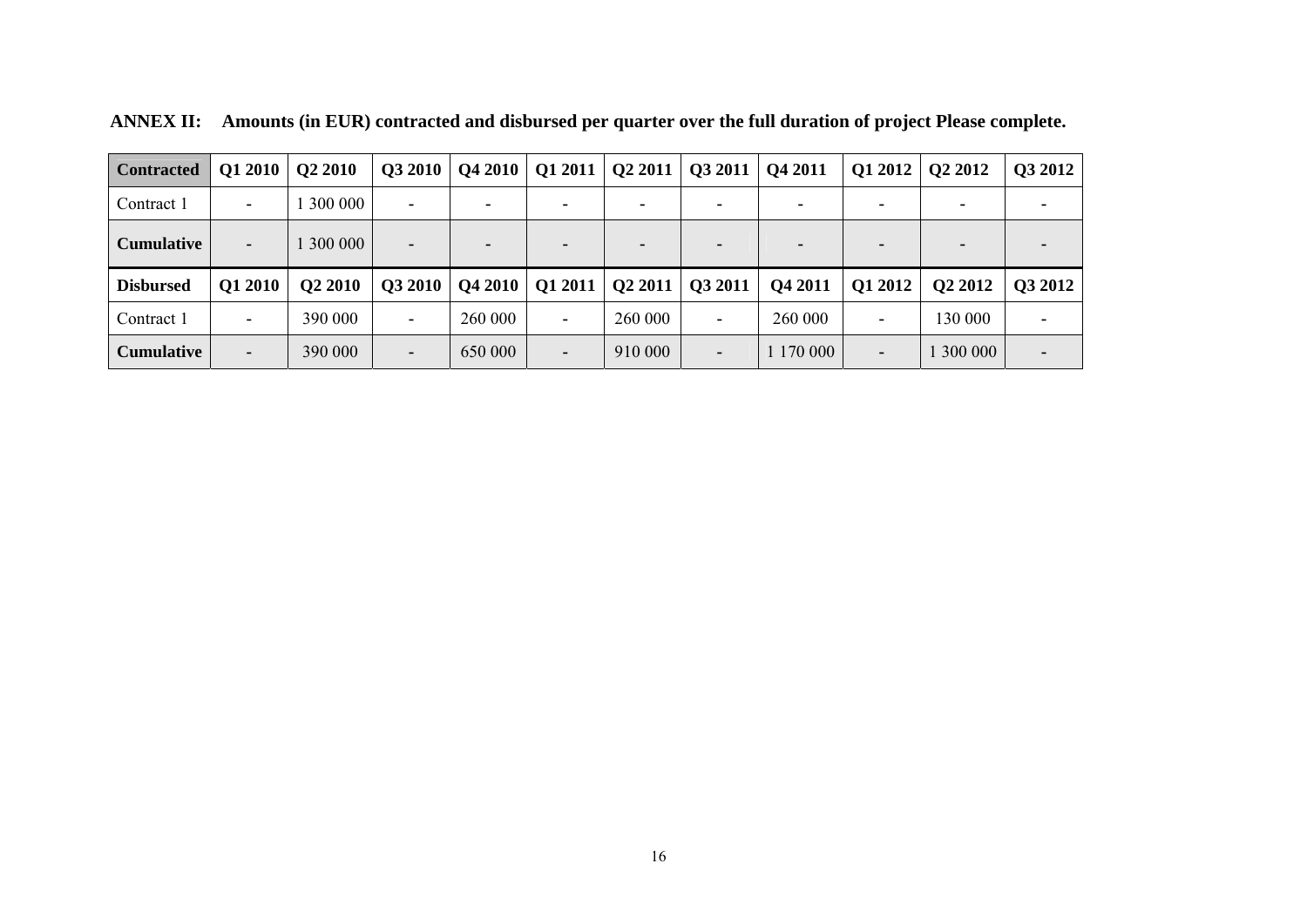### **ANNEX III: Description of Institutional Framework**

#### **Albania**

Customs: Headquarters (Tirana), 17 Customs Offices and 5 Customs points, 1,200 staff. General Tax Directorate: Headquarters (Tirana), 15 regional tax offices and 21 service offices, 1,230 staff.

#### **Bosnia and Herzegovina**

Indirect Taxation Authority (Customs and Taxation): Headquarters (Banja Luka), 4 Regional Centres, 30 customs sub-offices and 59 customs posts

#### **Croatia**

Customs: Headquarters (Zagreb), 13 regional Custom Houses, 109 Custom Offices and 119 Custom Units, 3,200 staff Tax: Headquarters (Zagreb), 20 regional Tax Offices, 120 Branch Offices, 4,000 staff

#### **Kosovo**

Tax Administration: Headquarters (Pristina), 8 Regional offices + large taxpayer unit, 640 staff

Customs Service: Headquarters (Pristina), customs offices, 570 staff

#### **The former Yugoslav Republic of Macedonia**

Customs: Headquarter (Skopje), 5 Customs Houses, 41 Customs offices, 1,200 staff Public Revenue Office: Headquarter (Skopje), tax offices, 1,250 staff

#### **Montenegro**

Customs: Headquarters (Podgoriça), customs offices, 520 staff Tax Administration: Headquarters (Podgoriça), tax offices, 620 staff

#### **Serbia**

Customs: Headquarters (Belgrade), 13 customs houses, 140 customs posts/units/points, 2,600 staff

Tax Administration: Headquarters (Belgrade), 5 Regional centres, 201 offices/units/points, 6,600 staff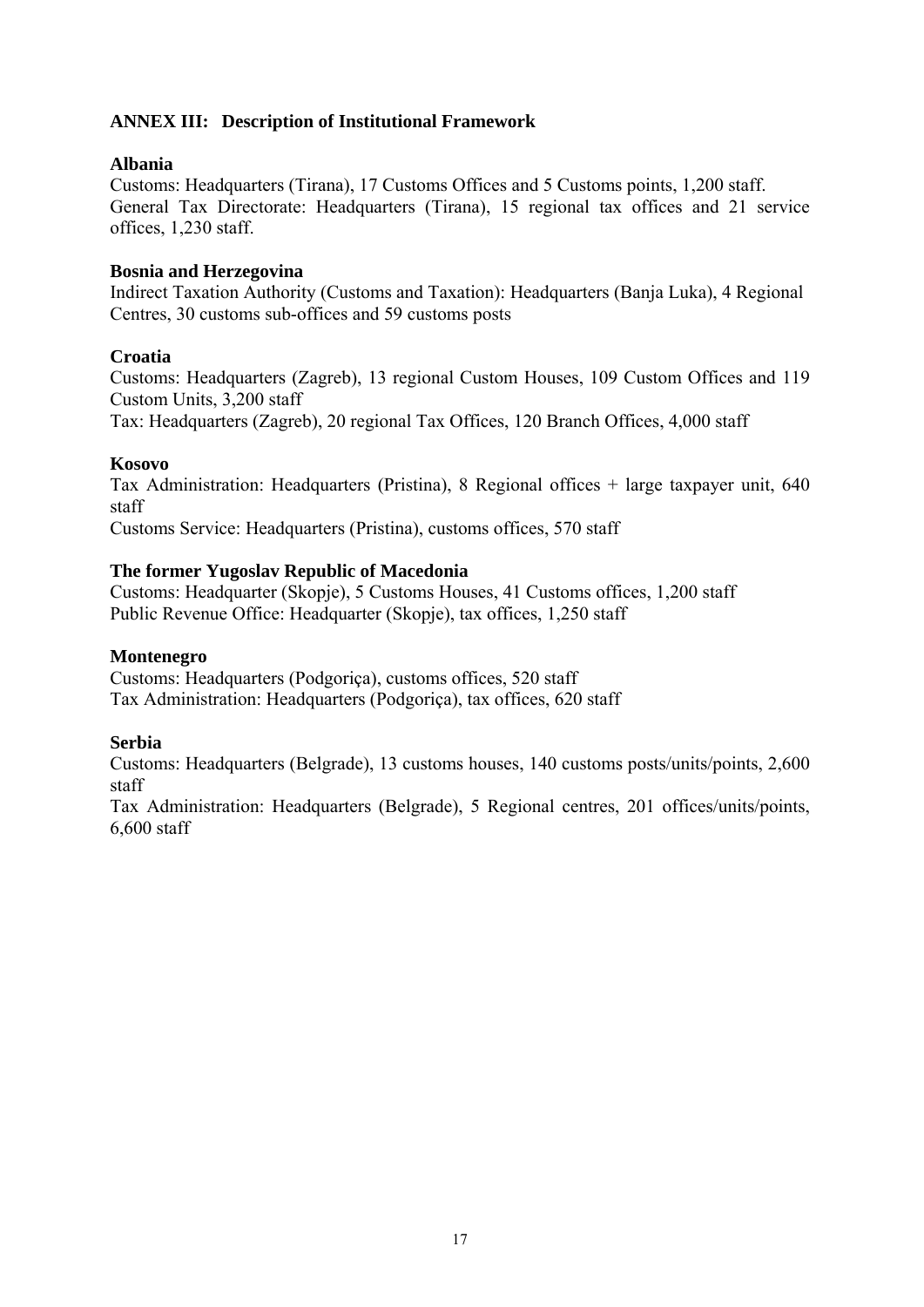### **ANNEX IV: Reference to laws, regulations and strategic documents**

- European Partnership / Accession Partnership priorities for Customs and Taxation: [http://ec.europa.eu/dgs/enlargement/index\\_en.htm](http://ec.europa.eu/dgs/enlargement/index_en.htm)
- Council Regulation (EEC) No [2913/92](http://eur-lex.europa.eu/smartapi/cgi/sga_doc?smartapi!celexplus!prod!DocNumber&lg=en&type_doc=Regulation&an_doc=1992&nu_doc=2913) of 12 October 1992 establishing the Community Customs Code
- Commission Regulation (EEC) No [2454/93](http://eur-lex.europa.eu/smartapi/cgi/sga_doc?smartapi!celexplus!prod!DocNumber&lg=en&type_doc=Regulation&an_doc=1993&nu_doc=2454) of 2 July 1993 laying down provisions for the implementation of Council Regulation (EEC) No [2913/92](http://eur-lex.europa.eu/smartapi/cgi/sga_doc?smartapi!celexplus!prod!DocNumber&lg=en&type_doc=Regulation&an_doc=1992&nu_doc=2913) establishing the Community Customs Code.
- Council Regulation (EEC) No [2658/87](http://eur-lex.europa.eu/smartapi/cgi/sga_doc?smartapi!celexplus!prod!DocNumber&lg=en&type_doc=Regulation&an_doc=1987&nu_doc=2658) of 23 July 1987 on the tariff and statistical nomenclature and on the Common Customs Tariff [Official Journal L 256 of 7.9.1987]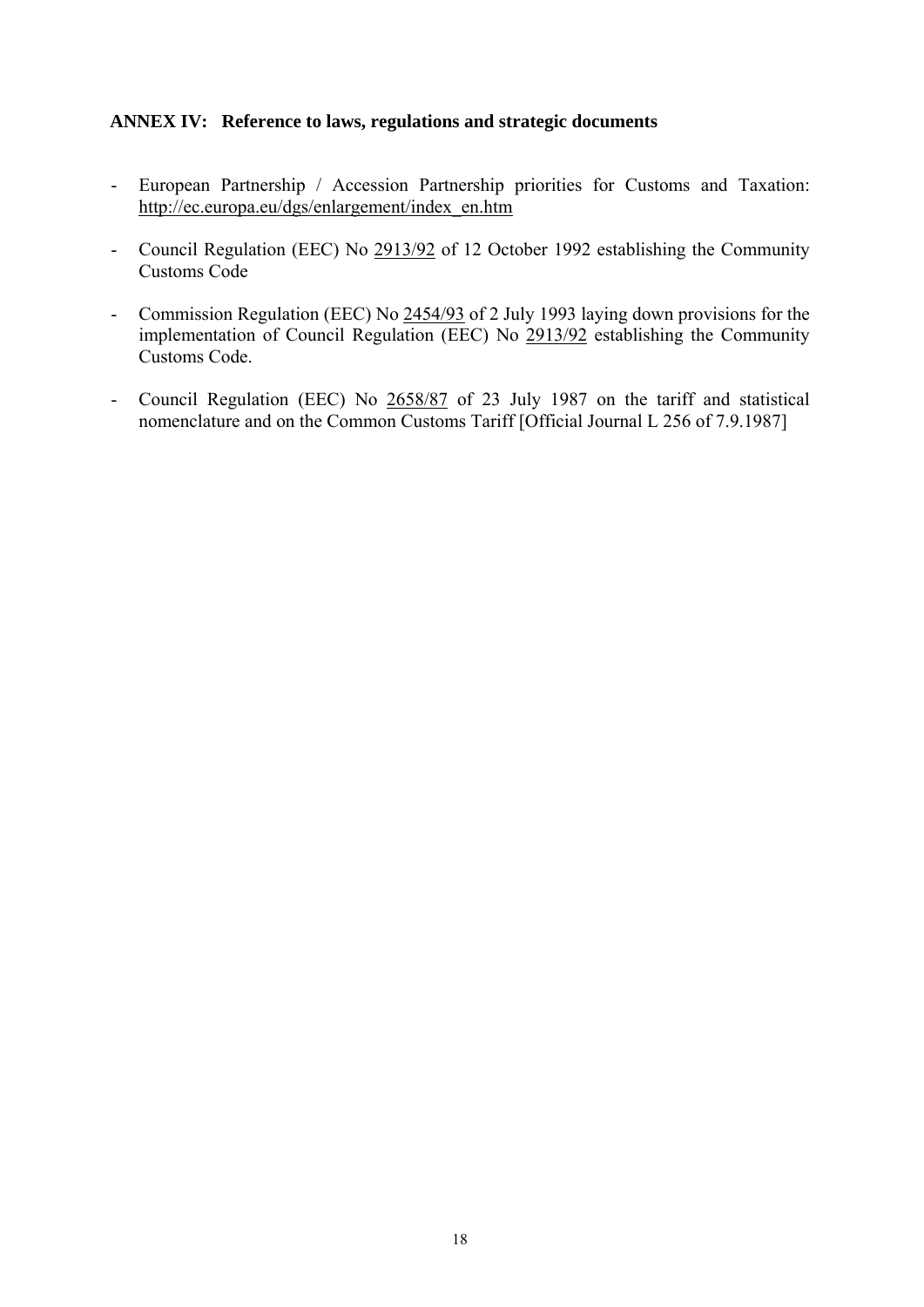### **ANNEX V: Details per EC funded contract**

To implement these activities, the European Commission will conclude a Grant Agreement with the consortium 'ITACA' based on Article 168(1)(f) of the Implementing Rules of the Financial Regulation.

The 'ITACA' Consortium consists of three technical and institutional partners (viz the Italian Customs and Revenue Agencies and the Finnish Customs Administration) with the support of two specialised consultancies under the leadership of the Italian Customs Agency (Agenzia delle Dogane). They have the specific expertise necessary to implement the SEED work plan by drawing both upon internal resources and upon resources available in the wider network of European Customs and Tax Administrations in which the ITACA members participate.

|                   | <b>Type of Contract</b> | <b>Amount in EUR</b> | <b>Duration</b> |
|-------------------|-------------------------|----------------------|-----------------|
| <b>Contract 1</b> | Direct Grant            | 300 000              | 24 months       |